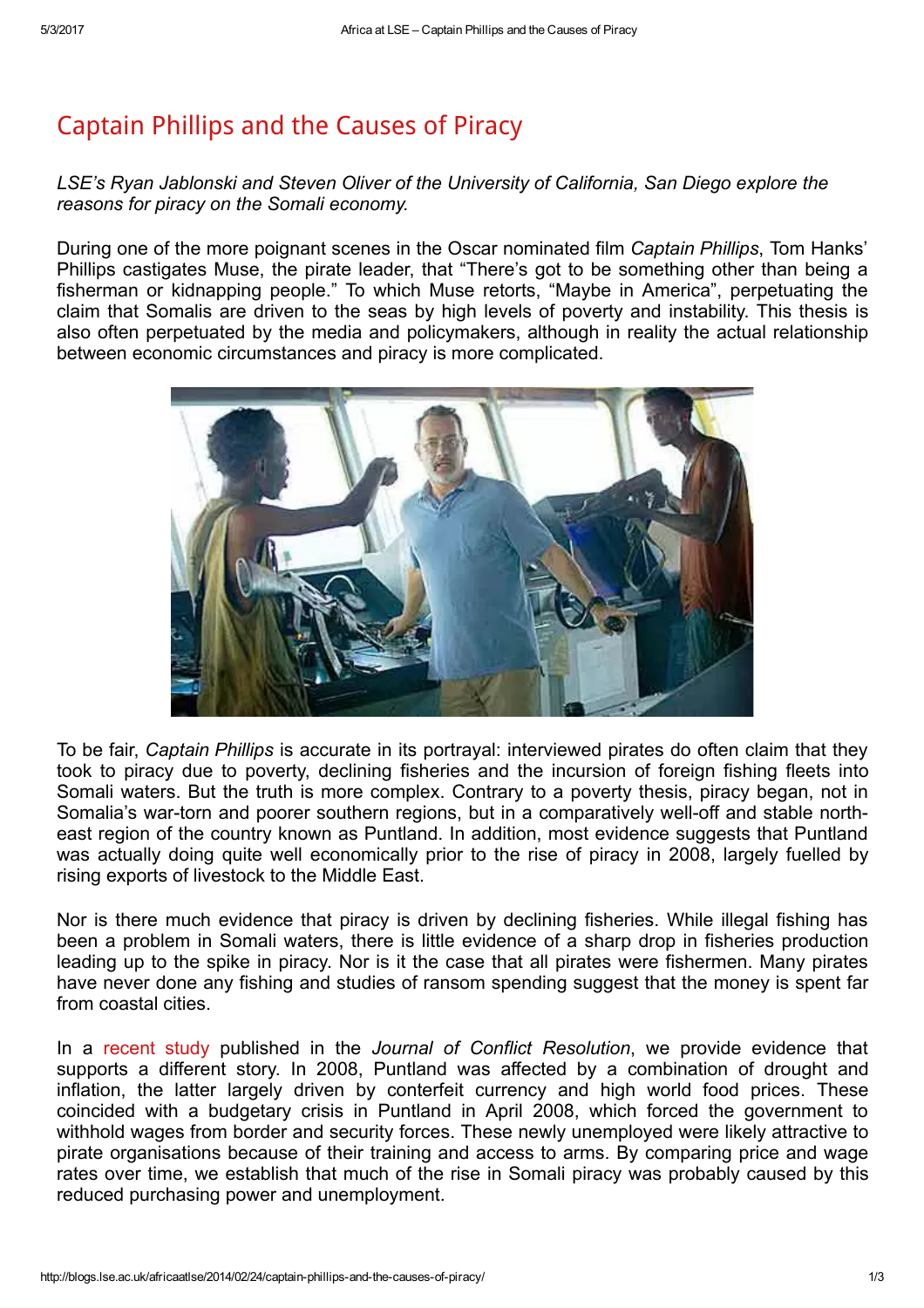This effect of declining wages on piracy is true globally. Piracy is common in over twenty coastal states, and we collected information on all attacks that occurred in these states over the last decade. We then looked at the effects of changes in the profitability of lowwage markets, as measured by global commodity prices. We demonstrate that when prices drop in low wage markets, there is a significant rise in the number of pirate attacks in affected states. Significantly, when prices rise again, there is also an appreciable decline in attacks.

These results lead us to a couple interesting conclusions. First, they tell us—contrary to Muse's claim—that pirates do often have other employment opportunities they can turn to. Pirates choose to take to the sea, not because they have no other option, but rather because the alternatives do not pay enough. Second, and most encouragingly, these results tell us that pirates are not trapped in a life of piracy. When pirates have an opportunity to work in a legitimate (and less risky) business with high wages, they are more than willing to forego piracy.

So why have piracy attacks been particularly rampant in Somalia? In a follow-up study with Justin Hastings at the University of Sydney, we suggest one possible answer: The size of the ransom economy has created a vicious cycle, making it increasingly unprofitable to oppose piracy. Ransoms have brought over 350 million dollars into Puntland over the last five years, making it the largest single source of wealth in the Puntland economy. This money increased profits among businesses that cater to pirates, like drug traffickers, construction workers, prostitutes, and vehicle importers. In addition, ransoms resulted in currency and price inflation. In what is often referred to as a "Dutch Disease", this currency appreciation reduced profits in export markets like livestock. Evidence on the effect of ransoms on local prices, export volumes and currency exchange markets strongly support these conclusions.

In this ransom-fuelled economy, few people had an economic incentive to oppose piracy. In addition to these booming business opportunities, it has been estimated that over \$300,000 of each ransom is spent on bribes to businessmen, clan leaders, village elders, and politicians. In this light, it is not surprising that local Somalis have sometimes portrayed pirates as Robin Hoodlike heroes, rather than guilty criminals.

More effective naval deterrence and policing have made attacks like that on Captain Phillips and the Maersk Alabama less common, but the economic conditions that motivated and sheltered pirates have not changed much. Especially worrying is the fact that the recent decline in ransoms has left many with even fewer legitimate employment opportunities than they had prior to the boom in piracy. In a stagnant economy with ready access to weapons, this means that crime and violence will likely remain attractive to many as an avenue to wealth.

Dr. Ryan Jablonski is an Assistant Professor of Political Science at the London School of Economics and Political Science. He conducts research on piracy, international development and elections in Africa. His work has been published in World Politics, British Journal of Political Science, and Journal of Conflict Resolution.

Steven Oliver is a Ph.D. Candidate in Political Science at the University of California, San Diego. He conducts research on maritime piracy and authoritarian institutions in China. His research has been published in the Journal of Conflict Resolution, and profiled in The Atlantic and The Boston Globe.

February 24th, 2014 | [Society](http://blogs.lse.ac.uk/africaatlse/category/society/) | 1 Comment